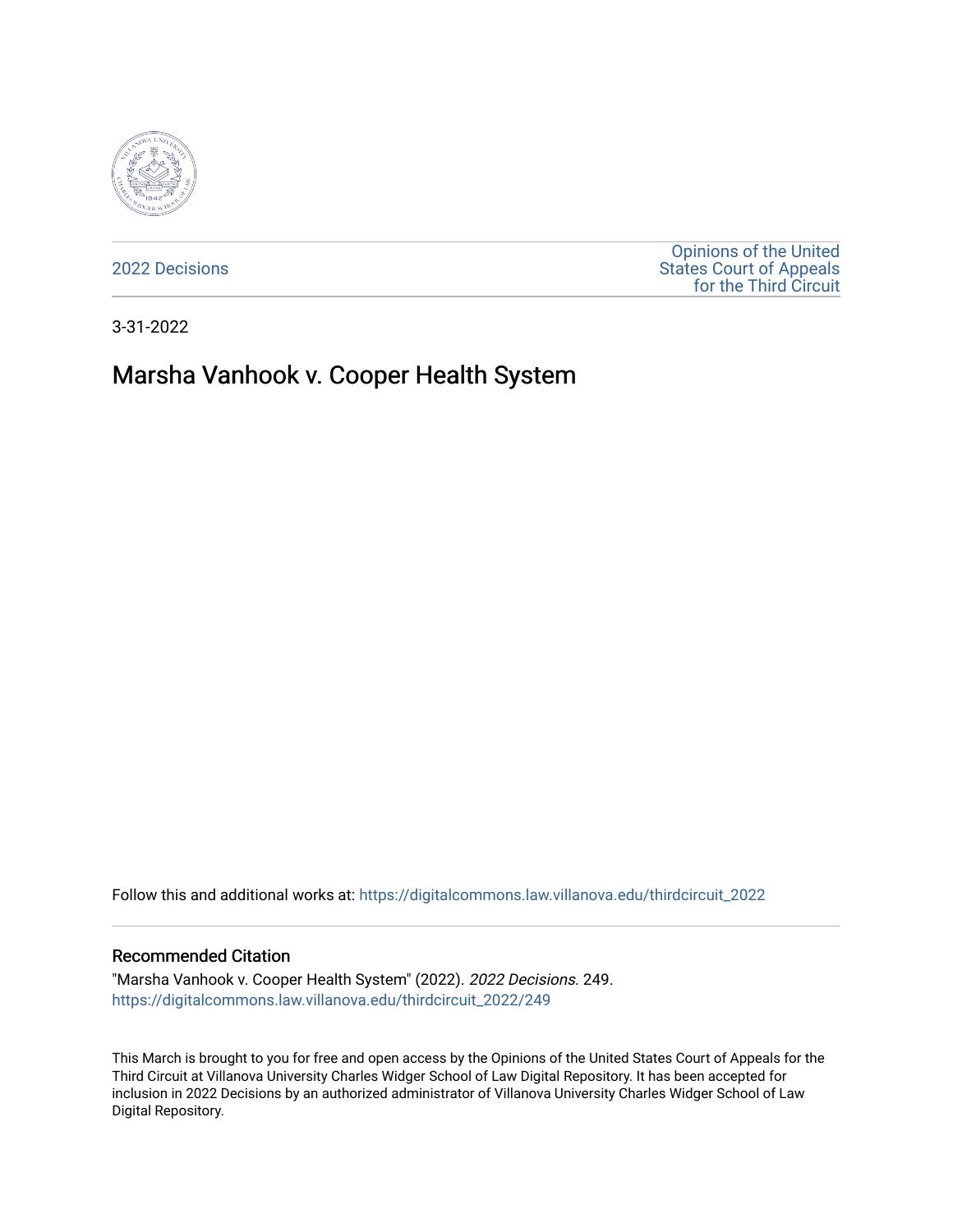## **NOT PRECEDENTIAL**

## UNITED STATES COURT OF APPEALS FOR THE THIRD CIRCUIT

 $\frac{1}{2}$ 

No. 21-2213

## MARSHA VANHOOK, Appellant

v.

## THE COOPER HEALTH SYSTEM  $\frac{1}{2}$

On Appeal from the United States District Court for the District of New Jersey (No. 1-19-cv-14864) District Judge: Honorable Paul S. Diamond, by designation.

> Submitted Under Third Circuit L.A.R. 34.1(a) March 30, 2022

> > $\overline{\phantom{a}}$

 $\frac{1}{2}$ 

Before: CHAGARES, Chief Judge, SHWARTZ, Circuit Judge, and ROSENTHAL, District Judge.[\\*](#page-1-0)

> (Filed: March 31. 2022)  $\frac{1}{2}$

> > OPINION\*[∗](#page-1-1)  $\frac{1}{2}$

<span id="page-1-0"></span><sup>\*</sup> Honorable Lee H. Rosenthal, Chief United States District Judge for the Southern District of Texas, sitting by designation.

<span id="page-1-1"></span><sup>∗</sup>\* This disposition is not an opinion of the full court and pursuant to I.O.P. 5.7 does not constitute binding precedent.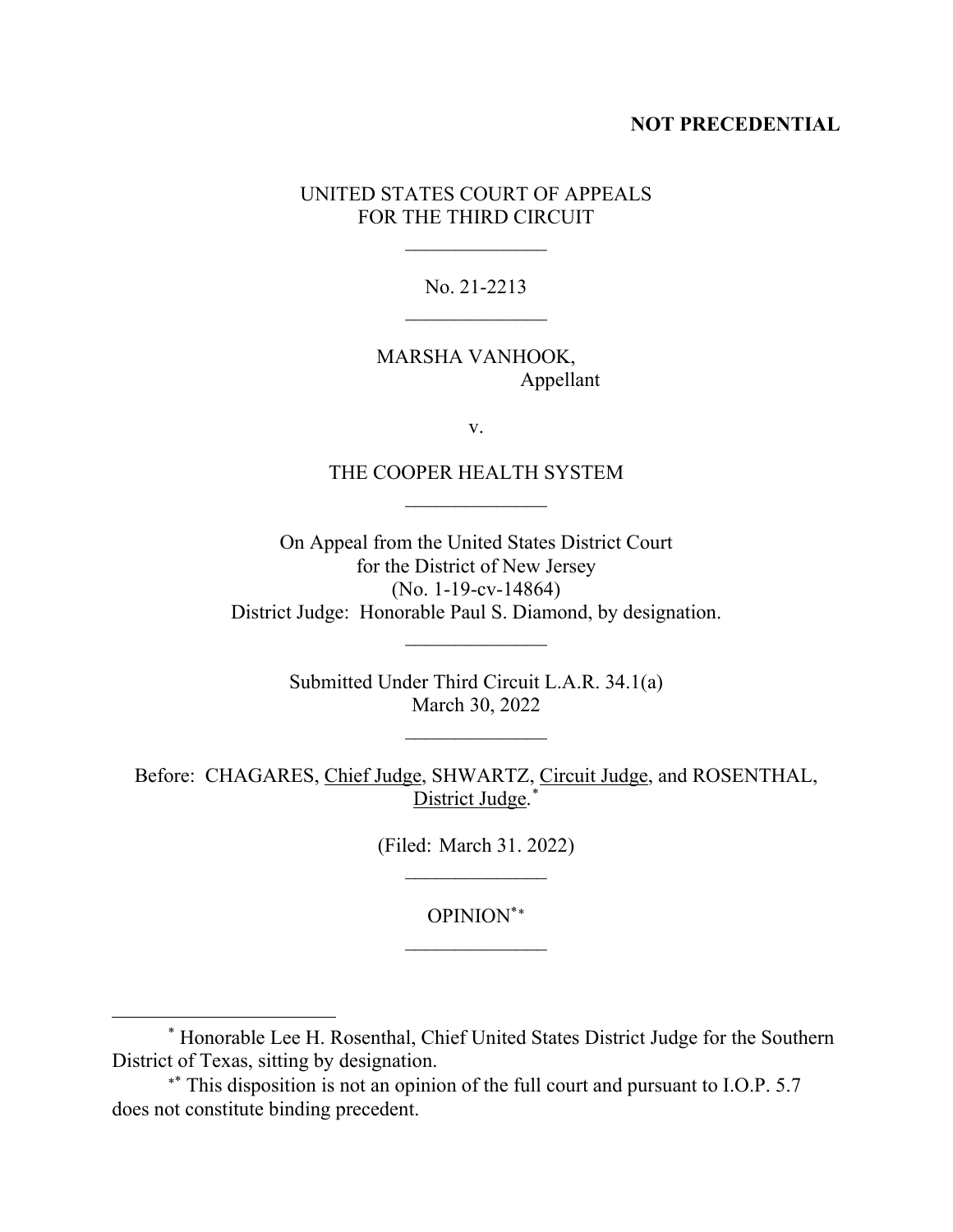#### SHWARTZ, Circuit Judge.

Marsha VanHook appeals the District Court's order granting summary judgment in favor of her employer, Cooper Health System ("Cooper"), on her retaliation claim under the Family and Medical Leave Act ("FMLA"), 29 U.S.C. § 2611, et seq., as well as her discrimination, retaliation, and harassment claims under the Americans with Disabilities Act ("ADA"), 42 U.S.C. § 12101, et seq., and the New Jersey Law Against Discrimination ("NJLAD"), N.J.S.A. 10:5-1, et seq. For the reasons set forth below, we will affirm.

I

## A

VanHook worked at Cooper from 2010 until 2018 as a patient representative. VanHook experiences depression, anxiety, panic attacks, and related symptoms, and her son experiences attention deficit hyperactivity disorder, severe oppositional defiance disorder, chronic depression, and anxiety. VanHook says that her son requires constant supervision and medical care. Starting in 2013, Cooper granted VanHook intermittent leave under the FMLA to care for him when he was not in school or otherwise supervised. VanHook took FMLA leave totaling 69 days in 2015, 90 days in 2016, and 106 days in 2017.

In October 2016, VanHook herself had a nervous breakdown that required hospitalization for over two months. VanHook claims that employees at Cooper thereafter harassed her and discriminated against her based on both her disabilities and taking FMLA leave to care for her son. More specifically, VanHook said that in 2017,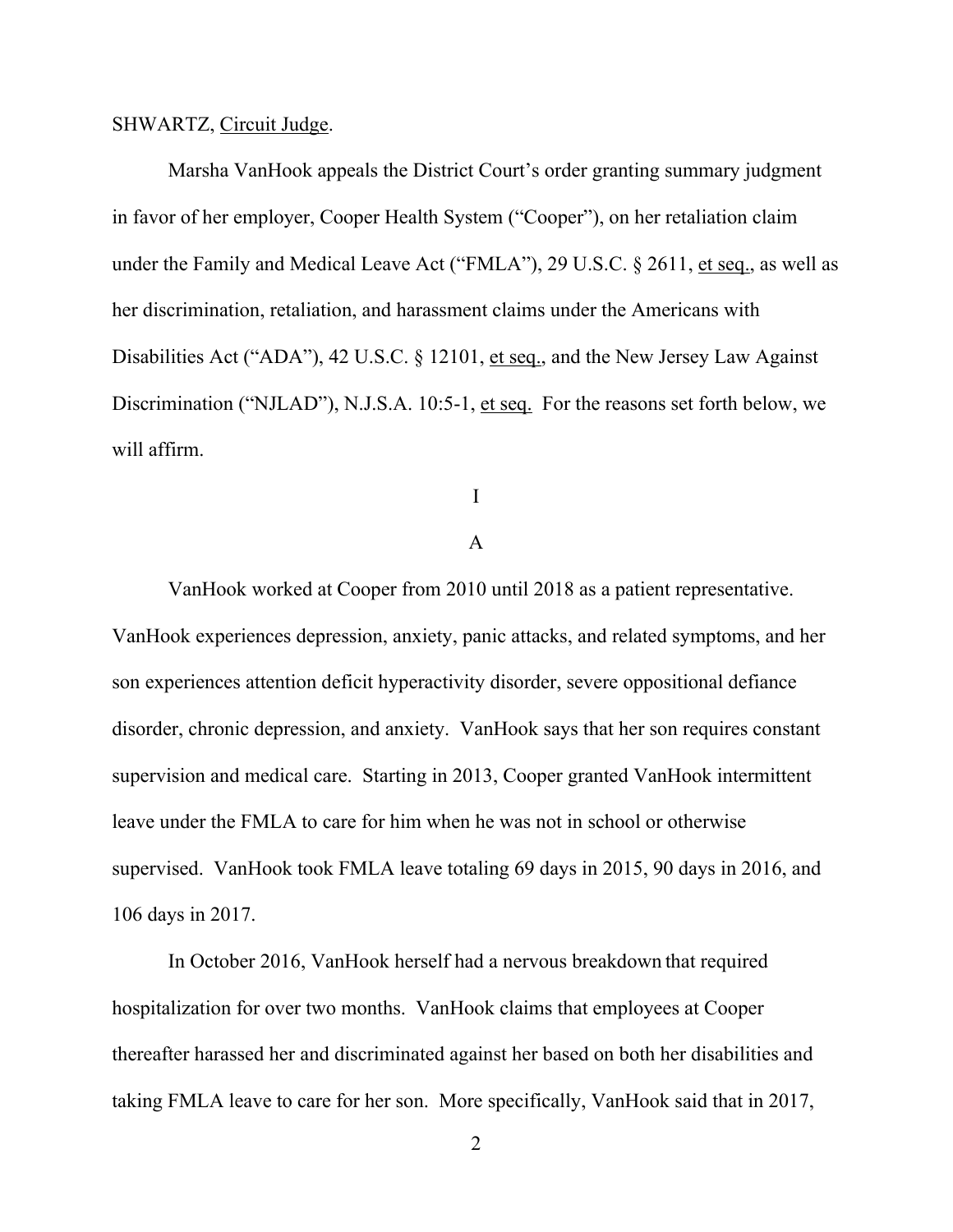Christine Mueller, VanHook's then-supervisor, harassed her. After VanHook complained, Cooper transferred her to a different office with a new supervisor, Bonnie Mannino. Even after this change, VanHook complained that Mannino "frequently made negative comments regarding . . . FMLA leave." App. 55 ¶¶ 13-14.

On December 27, 2017, Mannino sent an e-mail to Theresa Sentel, a human resources ("HR") employee, requesting clarification on VanHook's yearly FMLA allowance. That same day, Mannino verbally warned VanHook for taking ten unscheduled days of paid time off between April and December 2017, and Cooper issued VanHook a Disciplinary Action Form for absenteeism.

Mannino heard from an employee that VanHook "may not be using her leave as expected or as appropriate." App. 514. HR also heard that VanHook was "using [FMLA leave] very frequently, and a lot of the time in conjunction with a weekend or a day that she had already requested off." App. 457 ¶ 7-9. In early 2018, Cooper employees circulated e-mails expressing concern that VanHook was abusing her FMLA leave. VanHook took more than 150 hours of FMLA leave between January and March 2018.

Cooper hired a firm to conduct surveillance on VanHook over three days when she was on FMLA leave. On February 12, 2018, VanHook stated that her son was not having a "good day," App. 50:47; 306:20; 382, but she was observed driving to Dunkin' Donuts and Walmart, picking up her other son from school, and exercising at L.A. Fitness, all without her son. There was no indication that a tutor or therapist was temporarily at the house, permitting her to leave briefly. On February 19, 2018, she was observed at L.A. Fitness, ShopRite, and Target with her other son, again, with no indication of a need to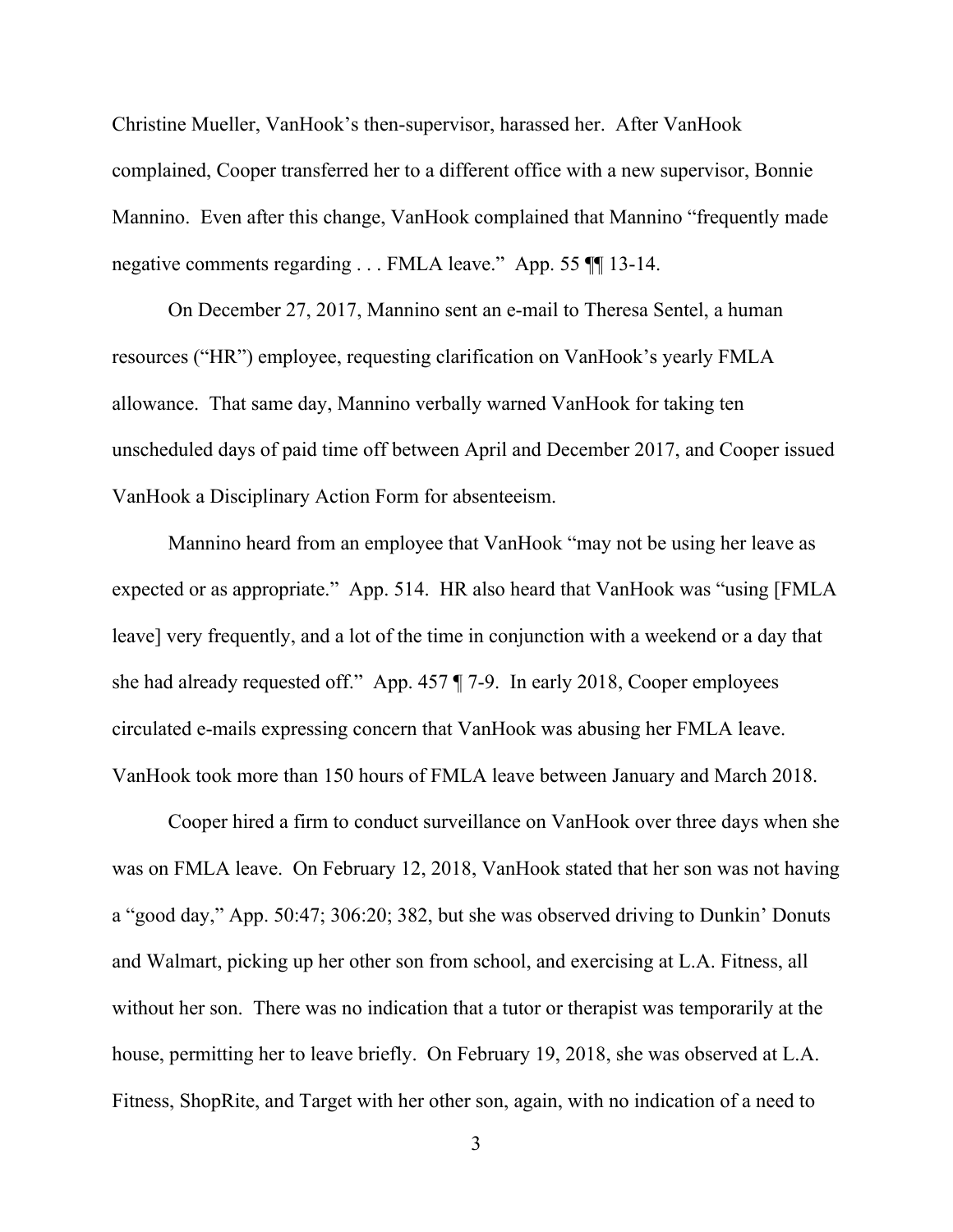care for her child. On March 9, 2018, VanHook took FMLA leave for the stated reason that she needed to take her son to doctor's appointments, but that son was observed boarding a school bus, and VanHook was observed driving her other son to a medical appointment and then to two stores.

On March 2, 2018, Jennifer Tracy, Manager of Benefits and Employee Health, emailed Sentel, "This is now the [fourth] Monday in a row[;] we need to ask [VanHook] what's happening on Mondays." App. 363. On March 21, 2018, Mannino, Sentel, and Tracy met with VanHook regarding her use of FMLA leave. When Sentel confronted VanHook with the surveillance footage and asked if she wanted to view it, VanHook refused and tried to turn in her badge.<sup>[1](#page-4-0)</sup>

Cooper terminated VanHook "for abusing FMLA time." App. 46 ¶ 58; 55 ¶ 16.

## B

VanHook sued Cooper, alleging retaliation in violation of the FMLA and discrimination, harassment, and retaliation in violation of the ADA and NJLAD. Following discovery, Cooper moved for summary judgment. The District Court granted Cooper's motion, finding that (1) VanHook failed to raise an inference that Cooper's stated reason for terminating her—"inappropriate use of FMLA time"—was pretextual and (2) VanHook had not shown harassment based on a disability or her use of FMLA

<span id="page-4-0"></span><sup>1</sup> VanHook stated that she "asked for permission to get her day planner so she could explain with certainty [what happened on the days she was surveilled] and was not permitted to do so." App. 50 ¶ 56. At her deposition, she explained that she probably lost or threw away the planner, and she still could not recall what she was doing on those days and provided no evidence disputing Cooper's honest belief about what she was doing on the days that she was under surveillance.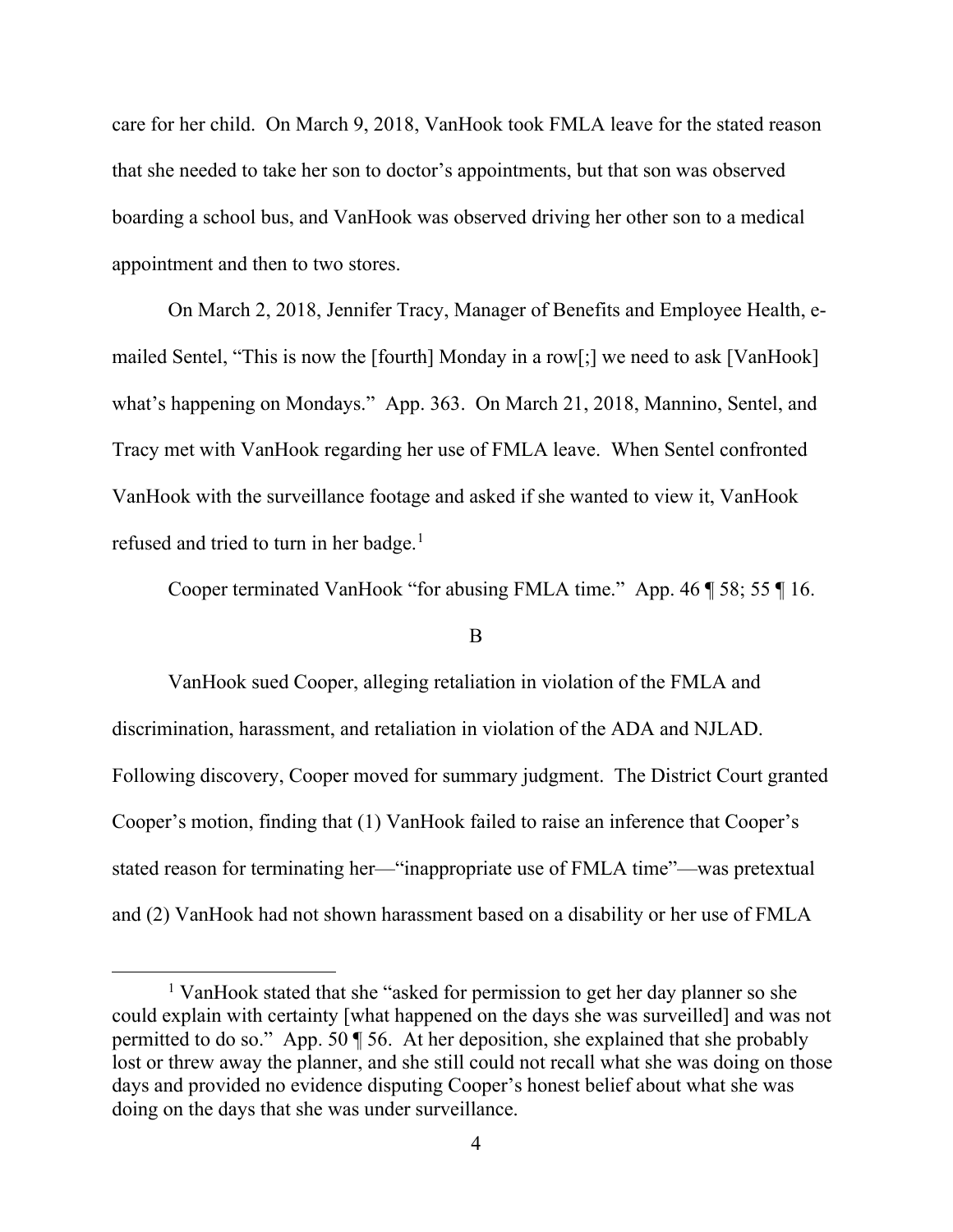leave. VanHook v. Cooper Health Sys., No. 19-cv-14864, 2021 WL 2186989, at \*6-11 (D.N.J. May 28, 2021).

VanHook appeals.<sup>[2](#page-5-0)</sup>

#### $II<sup>3</sup>$  $II<sup>3</sup>$  $II<sup>3</sup>$

We first address VanHook's FMLA retaliation claim and then her claims for harassment under the ADA and NJLAD.

## A

An "FMLA retaliation claim is assessed under the burden-shifting framework established in McDonnell Douglas Corp. v. Green, 411 U.S. 792 (1973)." Capps v. Mondelez Global, LLC, 847 F.3d 144, 151 (3d Cir. 2017). A plaintiff must first establish a prima facie case, which, in the retaliation context, requires her to demonstrate (1) that she engaged in a protected activity, (2) that she suffered an adverse employment action, and (3) causation. Lichtenstein v. Univ. of Pittsburgh Med. Ctr., 691 F.3d 294, 301-02 (3d Cir. 2012). "If the plaintiff succeeds, the defendant must articulate a legitimate,

<span id="page-5-0"></span><sup>2</sup> Because VanHook has made no argument regarding her discrimination and retaliation claims based on her disability or perceived disability under the ADA or NJLAD, she has forfeited them. See In re Wettach, 811 F.3d 99, 115 (3d Cir. 2016).

<span id="page-5-1"></span><sup>3</sup> The District Court had jurisdiction under 28 U.S.C. §§ 1331, 1343(4), 1367, and 1392. We have jurisdiction under 28 U.S.C. § 1291.

We review a district court's order granting summary judgment de novo, Mylan Inc. v. SmithKline Beecham Corp., 723 F.3d 413, 418 (3d Cir. 2013), and we view the facts and make all reasonable inferences in the non-movant's favor, Hugh v. Butler Cnty. Family YMCA, 418 F.3d 265, 267 (3d Cir. 2005). Summary judgment is appropriate where "there is no genuine dispute as to any material fact and the movant is entitled to judgment as a matter of law." Fed. R. Civ. P. 56(a). The moving party is entitled to judgment as a matter of law when the non-moving party fails to make "a sufficient showing on an essential element of her case with respect to which she has the burden of proof." Celotex Corp. v. Catrett, 477 U.S. 317, 323 (1986).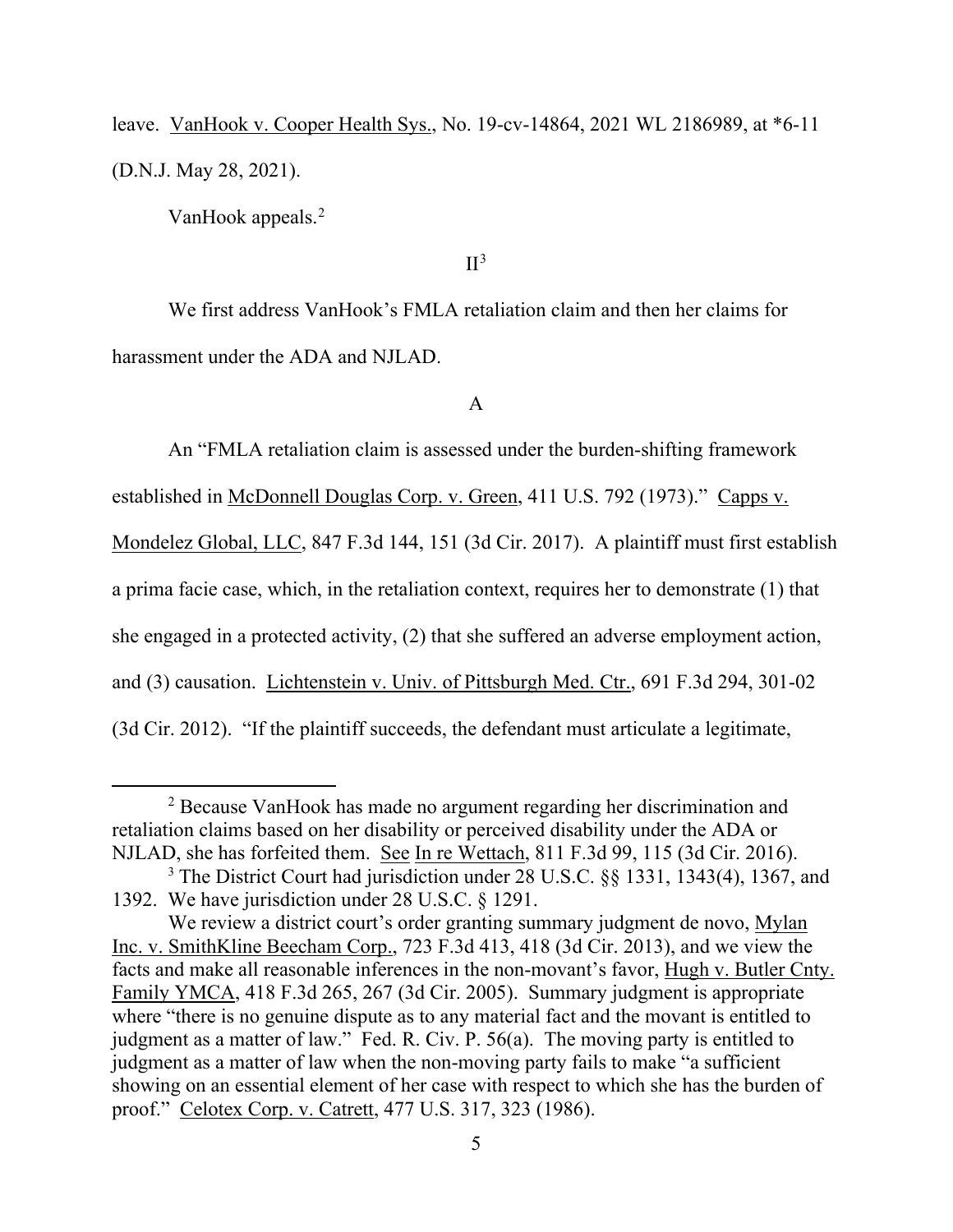nondiscriminatory reason for the adverse employment action. [If the defendant does so,] the burden then shifts back to the plaintiff to [show] . . . that the articulated reason was a mere pretext for discrimination." Capps, 847 F.3d at 152 (quoting Ross v. Gilhuly, 755 F.3d 185, 193 (3d Cir. 2014)).

Even assuming that VanHook established a prima facie case, Cooper articulated a legitimate, nondiscriminatory reason for firing her: its belief that VanHook abused her FMLA leave. "Where an employer provides evidence that the reason for the adverse employment action . . . was an honest belief that the employee was misusing FMLA leave, that is a legitimate, nondiscriminatory justification for the discharge." Capps, 847 F.3d at 152. VanHook maintained that she must provide constant care for her son. On three days when VanHook took FMLA leave, however, she was observed spending significant time away from, and engaging in tasks unrelated to, her son.<sup>[4](#page-6-0)</sup> The record also showed that her son was either otherwise supervised (at school or with his father) or at home without other supervision both inconsistent with her stated need for FMLA leave. The surveillance confirmed Cooper's reasonable suspicion and provided the basis for an honest belief that VanHook was abusing FMLA leave**,** [5](#page-6-1) and she was terminated.

VanHook has not shown that Cooper's legitimate, nondiscriminatory reason for her firing is pretextual. VanHook argues that (1) Cooper initiated surveillance without a

<span id="page-6-0"></span><sup>4</sup> Even if VanHook was correct that Cooper intended to fire her before the third surveillance occurred, Cooper could have relied on the two February surveillance reports showing abuse. Indeed, VanHook argues that Cooper intended to fire her for improper absences before the third surveillance but could not do so because she was absent.

<span id="page-6-1"></span><sup>5</sup> Even if VanHook has an explanation for each date she used FMLA leave, it is irrelevant. The focus here is whether Cooper had an honest belief, even if incorrect, that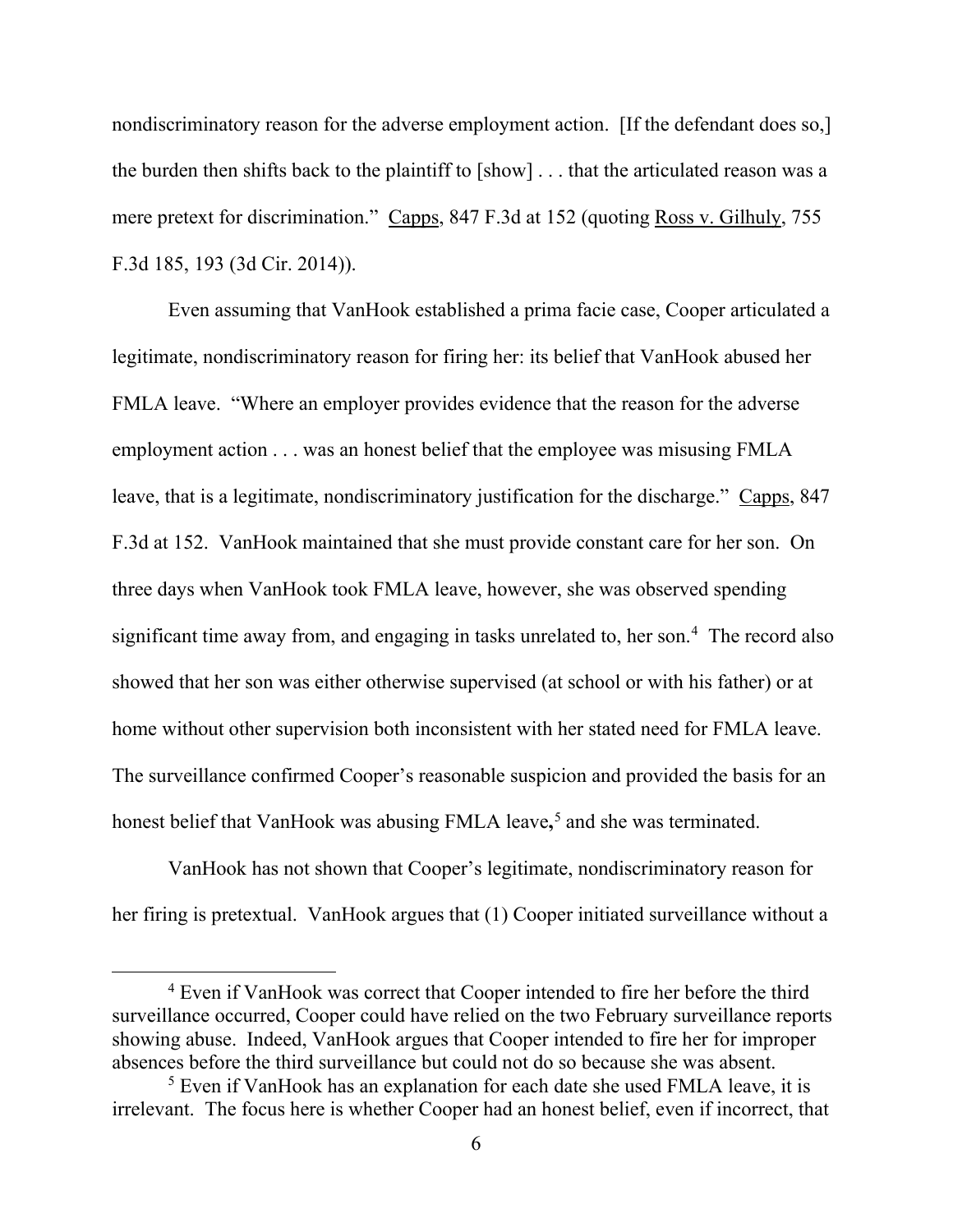reasonable suspicion that she abused her FMLA leave, and (2) Cooper's stated reasons for initiating the investigation changed over time. VanHook's arguments are meritless.

First, "[n]othing in the FMLA prevents employers" from monitoring employees' activities while on FMLA leave "to ensur[e] that [they] do not abuse their leave." Callison v. City of Phila., 430 F.3d 117, 121 (3d Cir. 2005).

Second, even if Cooper needed "reasonable suspicion" to conduct the surveillance, Cooper had a reasonable basis to suspect that VanHook was abusing her FMLA leave. Mannino noticed early in the year that VanHook's total FMLA leave might exceed her yearly allotment. HR learned that VanHook frequently used FMLA leave "in conjunction with a weekend" or a day on which she was using non-FMLA leave. App. 457:8-9. A coworker reported that VanHook was using FMLA leave for reasons different from those she gave Cooper. Based on this information, Cooper "hir[ed] a private investigator to ensure that the FMLA [leave] was being used appropriately." App. 518:6-8. Thus, Cooper's decision to start an investigation was reasonably based on suspicions that VanHook may be abusing the FMLA.

Third, VanHook has not shown that Cooper's stated reasons for initiating the investigation changed over time. Before both the EEOC and the District Court, Cooper explained that it had concerns about the frequency and duration of VanHook's FMLA leave. Although Cooper's court submission details the bases for its suspicion, which we

VanHook misused her FMLA leave, see Capps, 847 F.3d at 155, based on the pattern of her leave usage, coworker's report, and surveillance.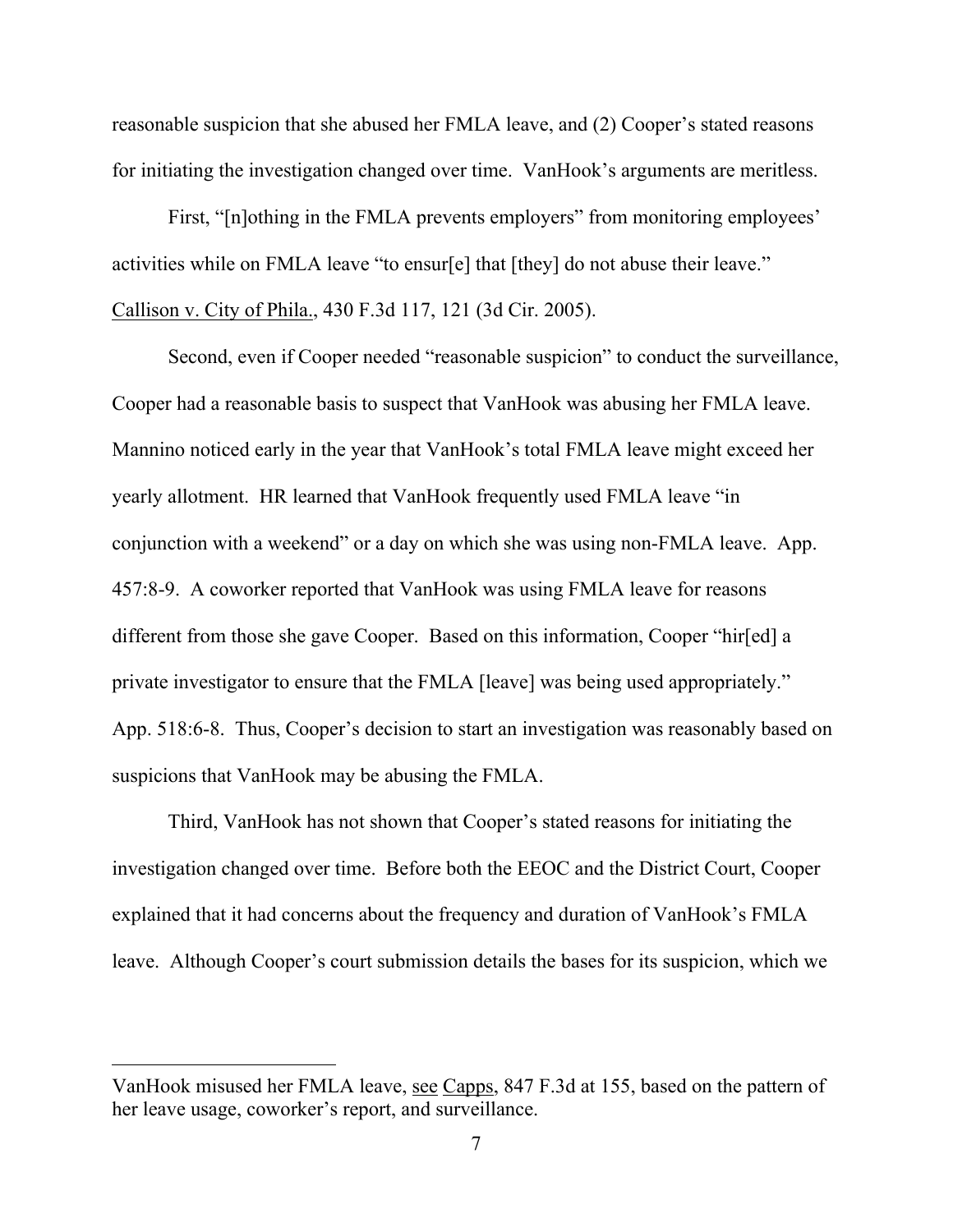have discussed, these additional details supplement, but do not contradict or undermine, its representations to the EEOC. [6](#page-8-0)

Thus, the District Court correctly held that Cooper offered a legitimate, nonpretextual, nondiscriminatory reason for VanHook's termination and properly granted Cooper summary judgment on VanHook's retaliation claim.

#### B

We next address VanHook's harassment claims under the ADA and NJLAD. VanHook argues that the District Court improperly granted summary judgment on the harassment claims sua sponte and applied the wrong legal standard. Although the District Court granted summary judgment on VanHook's harassment claims without providing notice, its procedural error was harmless, and it did not incorrectly apply the harassment standard.

#### 1

District courts have "the power to enter summary judgments sua sponte, so long as the losing party was on notice that she had to come forward with all of her evidence."

<span id="page-8-0"></span><sup>&</sup>lt;sup>6</sup> VanHook also appears to argue that the stated reason for her firing is pretextual because Cooper made inconsistent statements regarding (1) who made the decision to terminate her and (2) whether Sentel knew about VanHook's prior complaints of harassment and discrimination. VanHook is wrong. First, although Cooper represented Sentel was the decision-maker, it never claimed she was the "only" employee involved in the decision. Second, Cooper's representation that Sentel lacked knowledge of VanHook's complaints about Mueller is not inconsistent with its Second Amended Rule 26(a)(1) Disclosures because the Disclosures list the individuals (including Sentel) who have knowledge regarding one of two things, either "the plaintiff's work performance and complaints about the plaintiff or complaints the plaintiff made concerning workplace issues." App. 500.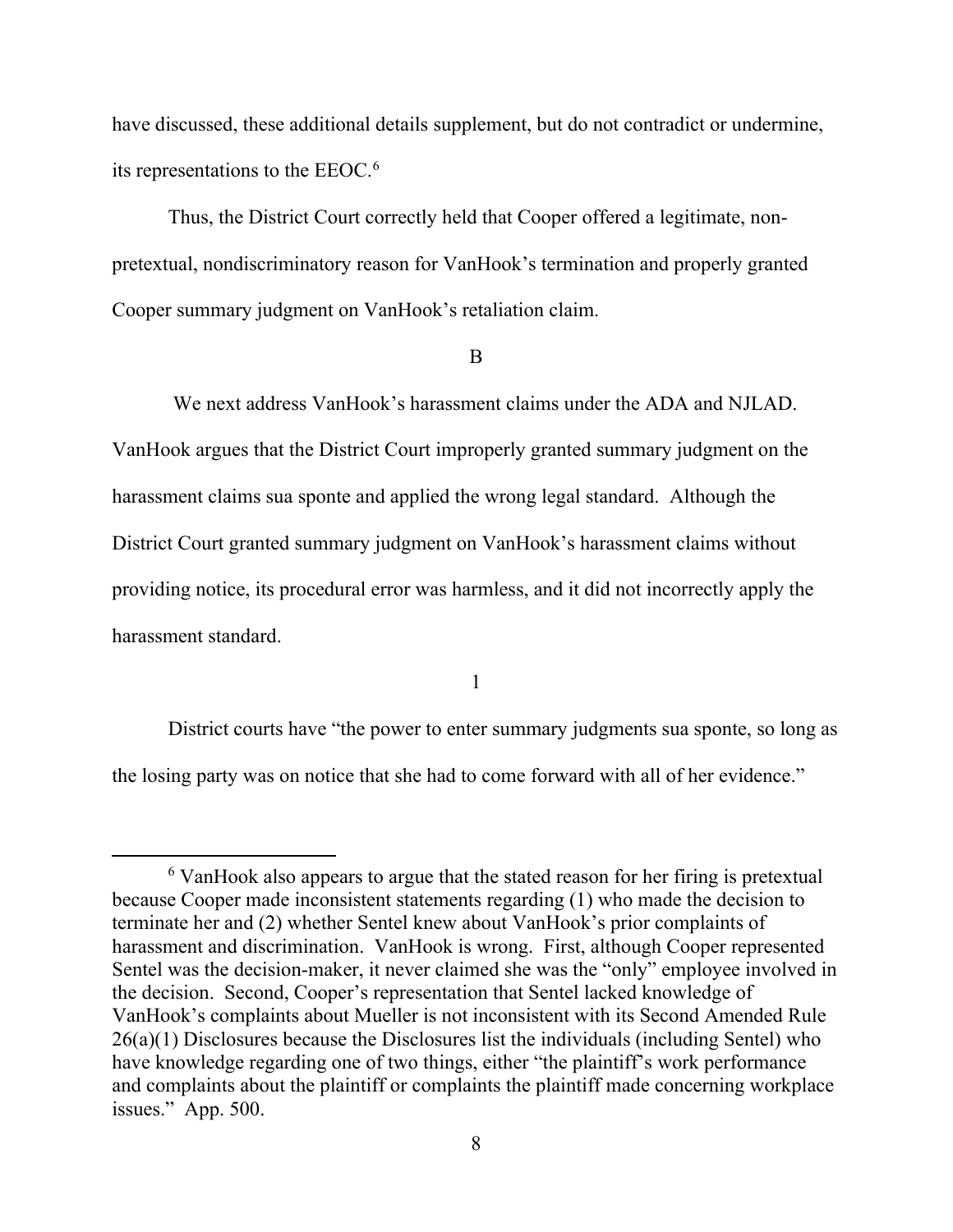Celotex, 477 U.S. at 326; Fed. R. Civ. P. 56(f). Notice is sufficient if the party "had reason to believe the court might reach the issue and received a fair opportunity to put its best foot forward." Gibson v. Mayor & Council of Wilmington, 355 F.3d 215, 223 (3d Cir. 2004) (citation omitted); see also Acumed LLC v. Advanced Surgical Servs., Inc., 561 F.3d 199, 223 (3d Cir. 2009) (requiring a court to give "notice of its intention to consider granting summary judgment so that [the parties] have an opportunity to marshal evidence on the motion").

Here, VanHook had no reason to think that the District Court would reach VanHook's harassment claims in deciding Cooper's motion for summary judgment. First, Cooper presented no arguments concerning VanHook's harassment claims. Second, the District Court did not provide notice that it intended to sua sponte evaluate those claims. Thus, the District Court procedurally erred in granting summary judgment on VanHook's harassment claims sua sponte.

Such a procedural error may be excused, however, when it is harmless. A district court's failure to give the parties notice that it intends to consider granting summary judgment is harmless when, for example, additional evidence that would have been presented to the district court had notice been given, would not have changed the outcome. Acumed, 561 F.3d at 224. VanHook has not identified any additional evidence of harassment that she would have presented to the District Court had she been given notice that the Court intended to consider those claims. Id. at 225.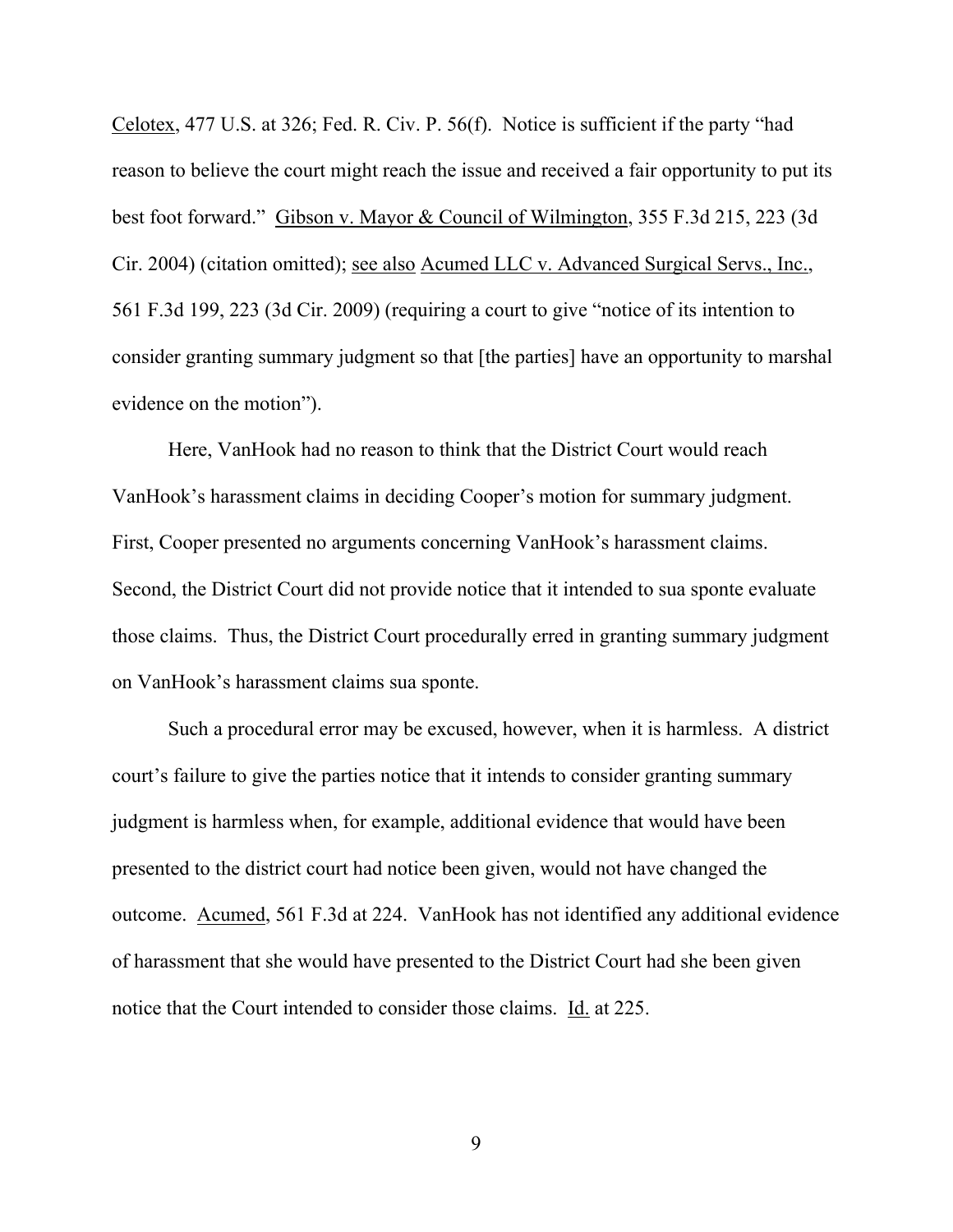Thus, although the District Court did not provide notice, that procedural error was harmless. As a result, we will review its ruling granting Cooper summary judgment on VanHook's harassment claims.

2

To succeed on a claim for harassment due to a hostile work environment under the ADA and NJLAD, a plaintiff must show, among other things, that "the harassment was sufficiently severe or pervasive to alter the conditions of her employment and to create an abusive working environment." Walton v. Mental Health Ass'n of Se. Pa., 168 F.3d 661, 667 (3d Cir. 1999); see also Castleberry v. STI Grp., 863 F.3d 259, 263-64 (3d Cir. 2017) (explaining that the applicable standard is "severe or pervasive and not severe and pervasive"); Shepherd v. Hunterdon Dev. Ctr., 803 A.2d 611, 624-26 (N.J. 2002). Because the hostile work environment test is disjunctive, "some harassment may be severe enough to contaminate an environment even if not pervasive; other, less objectionable[] conduct will contaminate the workplace only if it is pervasive." Castleberry, 863 F.3d at 264.

VanHook contends that the District Court required "severe and pervasive" harassment, rather than the proper disjunctive test. Appellant's Br. at 34. While VanHook is correct that the Court at times stated the incorrect standard, the Court's analysis correctly addressed both the severity of the alleged harassment and its frequency. First, the Court noted that VanHook presented few or no examples of the purportedly harassing comments she faced. See, e.g., VanHook, 2021 WL 2186989, at \*9. Given this deficiency, the Court was unable to find that the comments were either offensive or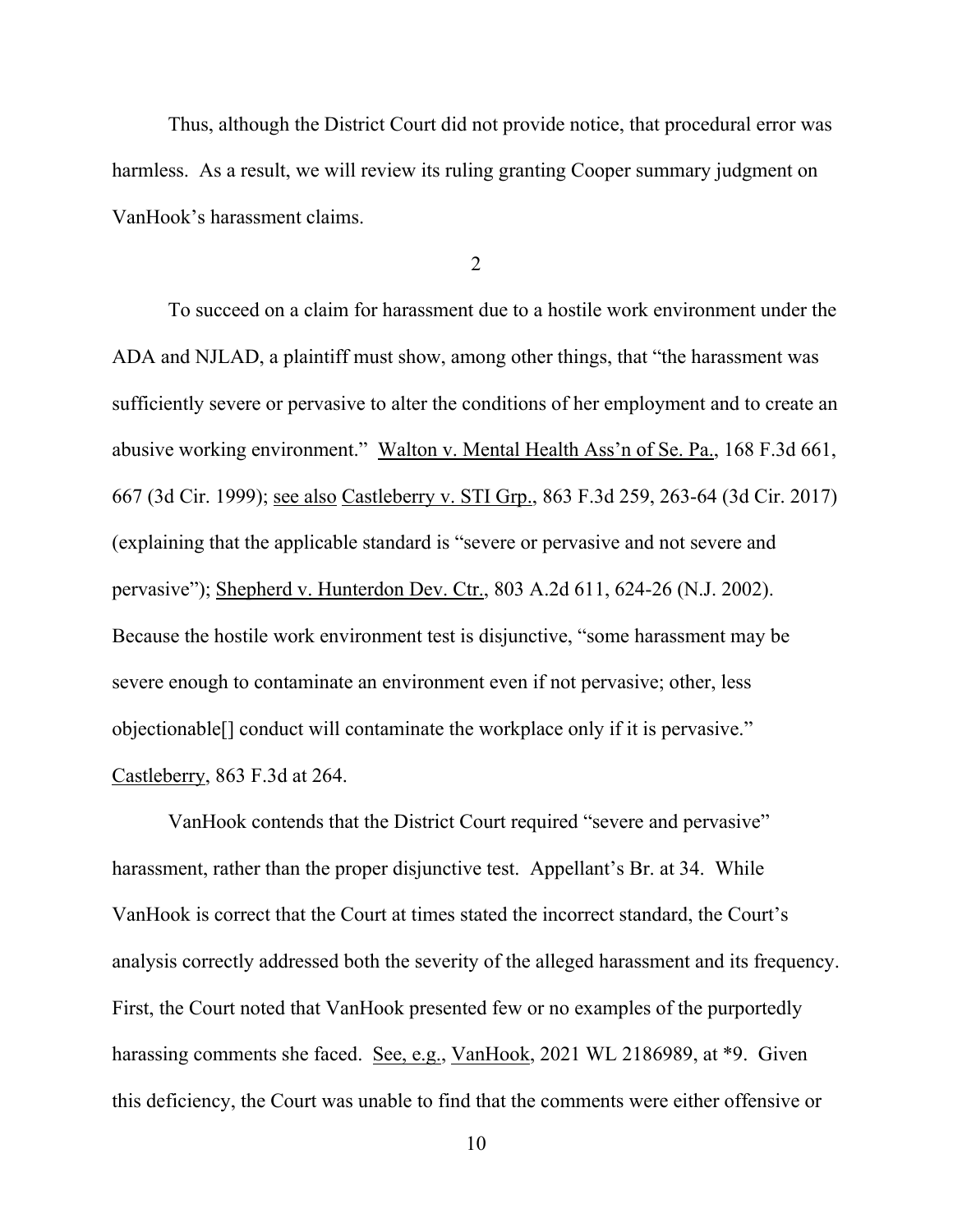numerous. Second, the Court compared the alleged harassment to other cases in terms of both severity and frequency. The cases it cited included evidence about the content of the harassing comments themselves and how often those comments were made. See, e.g., id. at \*9-10. The Court thus addressed whether VanHook suffered severe harassment and whether she suffered pervasive harassment, concluding she showed neither.

Reviewing the case de novo, we also conclude VanHook has not shown that whatever harassment she suffered was so "severe or pervasive" as to alter the conditions of her employment. Walton, 168 F.3d at 667. To judge whether a work environment is hostile, courts examine whether it is "so heavily polluted with discrimination as to destroy completely the emotional and psychological stability of [the harassed employee]." Meritor Savs. Bank, FSB v. Vinson, 477 U.S. 57, 66 (1986). We consider the totality of the circumstances, including "the frequency of the discriminatory conduct; its severity; whether it is physically threatening or humiliating, or a mere offensive utterance; and whether it unreasonably interferes with an employee's work performance." Walton, 168 F.3d at 667 (quoting Harris v. Forklift Sys., Inc., 510 U.S. 17, 23 (1993)). The record here does not show VanHook was subjected to a hostile work environment.

First, nearly half of the allegedly harassing comments VanHook described in her deposition concern interpersonal conflicts unrelated to VanHook's disabilities or use of FMLA leave. See, e.g., App. 86 ("[Mueller] would try to turn the staff against me . . . [by saying the staff is] very dissatisfied with you"); App. 87 ("I'm the drama starter"); App.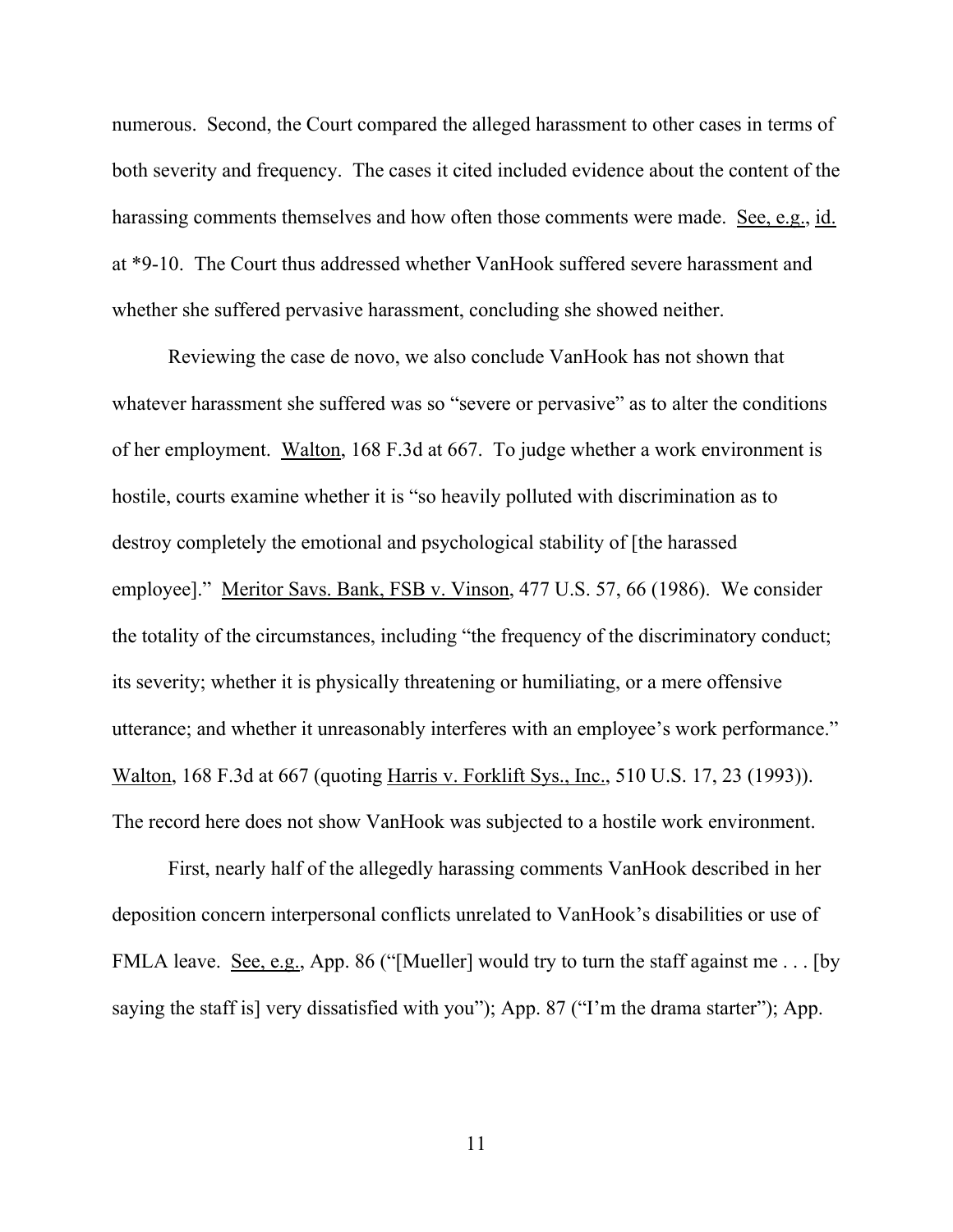87 ("everybody knew who I am, that I'm a complainer"); App. 89 ("I was made out to be a joke and an example [by working the phones]").

Second, other comments mentioning her merely informed other employees that she would be on leave so that Cooper could cover shifts appropriately. Relatedly, VanHook argues that text messages she received while on leave were harassing, but those messages concerned when she would next be available to work. These types of communications do not constitute harassment. Walton, 168 F.3d at 667 n.4.

Third, VanHook has not shown that the harassing comments she faced were severe. On appeal, VanHook points to two comments as showing severe harassment: (1) that she was told (by unnamed coworkers), "oh, there it goes again, Marsha and her accusations that she's having a panic attack," and (2) that Mueller said to her in front of others, "some people are always sick or some people have excuses" and "[VanHook would] have to wait for somebody to come cover [her]." App. 118. "[S]imple teasing, offhand comments, and isolated incidents (unless extremely serious) will not amount to discriminatory changes in the 'terms and conditions of employment.'" Faragher v. City of Boca Raton, 524 U.S. 775, 788 (1998) (citation omitted). Although one comment insensitively referred to aspects of VanHook's mental health, none of the comments was "physically threatening or humiliating." Walton, 168 F.3d at 667; cf. id. at 667 n.4 (calling a plaintiff "manic-depressive" or threatening to fire her if she did not attend a ceremony despite her agoraphobia was insufficient). Likewise, VanHook herself described the statements made about her FMLA leave as "little comments" and "little